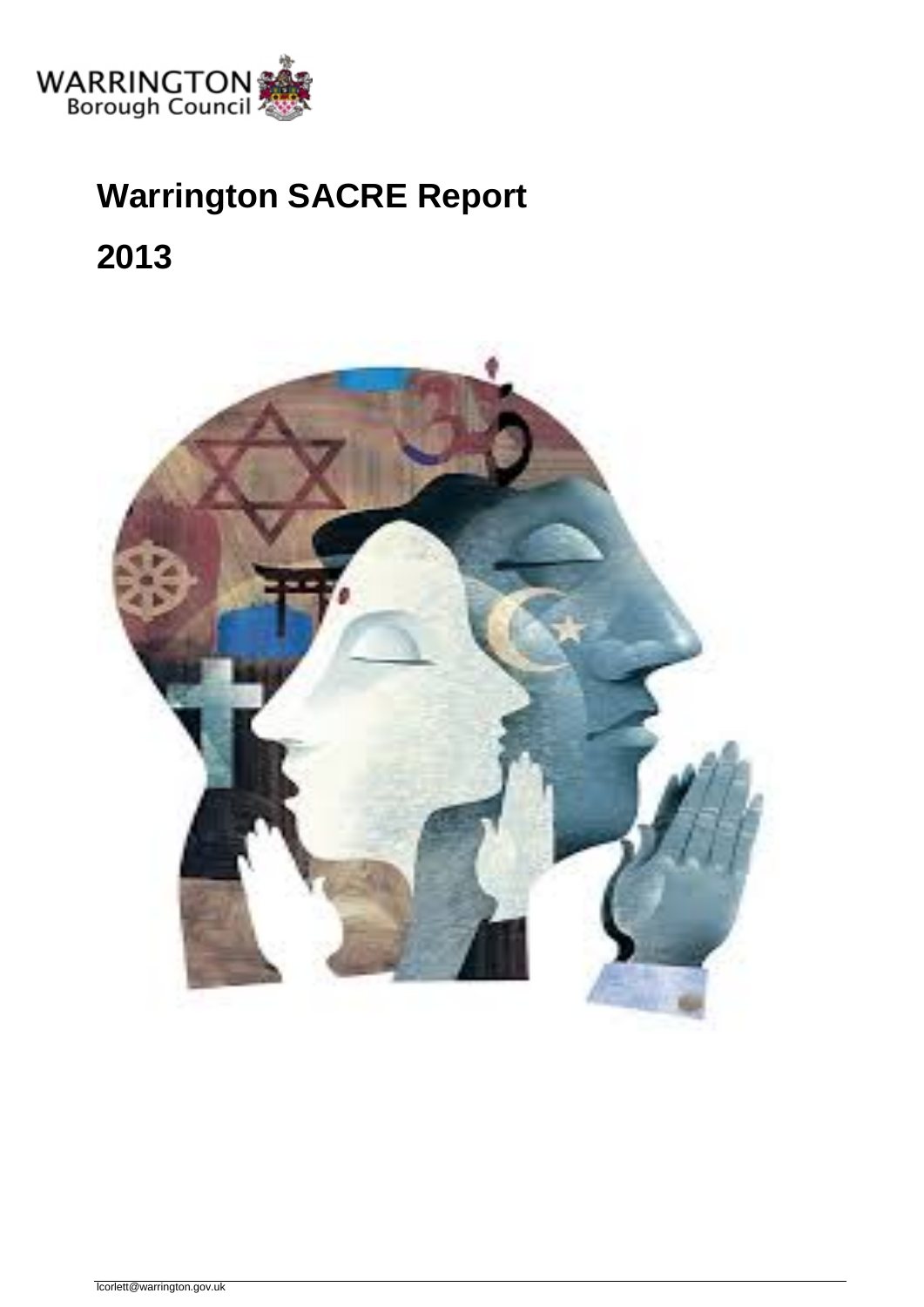**The SACRE (Standing Advisory Council for Religious Education)** has several aspects to its role. It:

 Advises the Local Authority on matters relating to collective worship and religious education

Advises on methods of teaching and resources for religious education

**Decides whether or not to grant determinations to those schools which apply to have** daily worship which is other than of a broadly Christian character

**IDENT** Identifies the need for a revised religious education syllabus

Warrington SACRE is a member of NASACRE (the National Association of SACREs). All meetings of the SACRE are open to the public.

This report sets out a brief summary of the work of the Warrington SACRE over the academic year 2012-2013. The minutes of the meetings which give more detail can be requested from the Clerk.

For more information about the role and business of the SACRE please contact:

Chair - Cllr S Woodyatt Clerk - Miss J Donnelly (01925 442957) Local Authority Officer Professional Adviser - Mrs L Corlett (01925 443121)

Meetings of the SACRE during this year were held on the following dates: 6 November 2012 6 March 2013 10 July 2013

# **Membership of Warrington Standing Advisory Council on Religious Education 2012-2013**

| <b>Representing</b><br>Committee A | <b>Member</b><br>Mr J Booth | <b>Meetings attended</b><br>6/11/12 |
|------------------------------------|-----------------------------|-------------------------------------|
| Committee A                        | Rev S Kingsnorth            | 6/11/12, 6/3/13, 10/7/13            |
| Committee A                        | Mr H Kazi                   | 6/3/13                              |
| Committee A                        | Capt S Fisher               | 6/11/12, 6/3/13 resigned            |
| Committee A                        | Mrs C Wong                  | 6/11/12, 6/3/13, 10/07/13           |
| Committee B                        | <b>Rev M Burgess</b>        | 6/11/12, 6/3/13, 10/7/13            |
| <b>Committee B</b>                 | <b>Rev Jane Proudfoot</b>   | 6/3/13, 10/7/13                     |
| Committee B                        | <b>Rev M Ridley</b>         | 10/7/13                             |
| Committee B                        | <b>Rev D Williams</b>       |                                     |
| Committee C                        | Ms A Barlow                 | 6/11/12, 10/7/13                    |
| Committee C                        | Mr I V Bonner               | 10/7/13                             |
| Committee C                        | Ms E Topping                | 6/11/12                             |
| Committee C                        | Ms Anita Bottomley          | 6/11/12, 10/7/13                    |
| Committee C                        | Ms Angela Williams          |                                     |
| Committee C                        | Mrs T Shaikh                | resigned                            |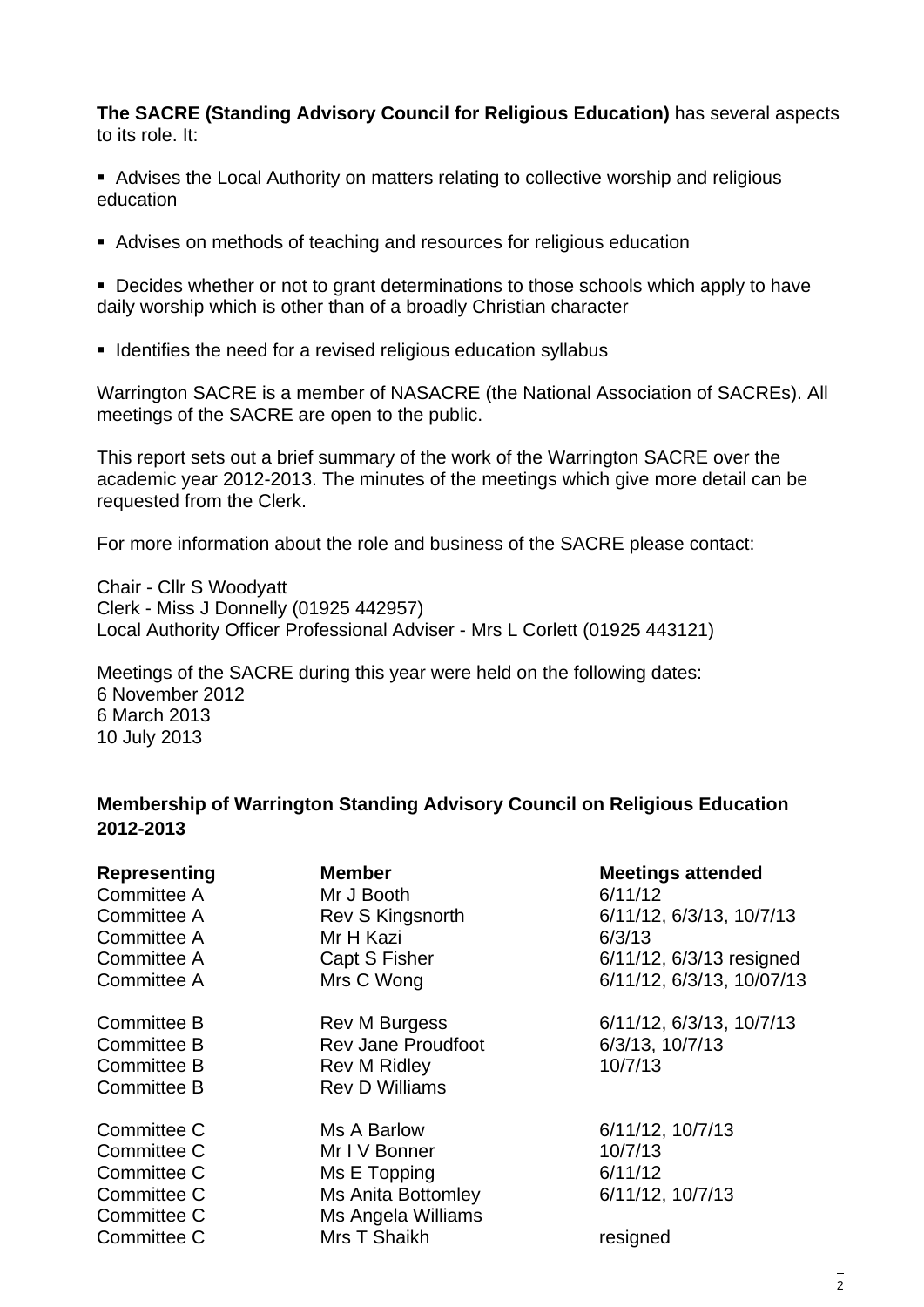Committee D Cllr S Wright 10/7/13 Committee D Cllr C Jordan 6/11/12, 10/7/13 Committee D Cllr M McLaughlin 6/11/12, 10/7/13

Committee D Cllr S Woodyatt 6/11/12, 6/3/13, 10/7/13

## **Religious Education (RE)**

RE Courses

58 teachers and SACRE members from Warrington attended a highly successful course **organised by Warrington LA**:

#### **Supporting Teaching & Learning in RE Better RE Enquiry + Creativity + Thoughtfulness**

Date: Wednesday, 9<sup>th</sup> October 2013 Venue: Orford Jubilee Neighbourhood Hub

#### **Number of schools represented:**

35 (4 secondary, 25 primary, 4 Junior and 2 infant & nursery)

#### **Other groups attending:**

SACRE, Warrington Borough Council, Council of Faiths, Blackburn Diocesan Board of Education, Aspire, Active Hope, RE Today (Liverpool Cathedral – apologies)

### **Overall conference rating: 100% very good (grade 5)**

Delegate comments;

- **Packed full of practical ideas and resources as well as thought provoking**
- Excellent chance for RE teachers to learn and meet like-minded individuals
- Excellence in sharing and making inspirational material available
- Wonderful resource material for the classroom
- Lots of good materials and ways to network with other RE staff
- Always great to have personal time to reflect and think
- Gave me lots of ideas that I can feedback to colleagues
- Engaging, thought provoking, full of enquiry! Very practical I have a vision for our school and RE's place in it!
- Lots of fantastic ideas that I am looking forward to sharing with my colleagues
- Lots of practical, inspirational ideas to develop RE in school
- Ideas that can be used effectively in the classroom and will not prove too frightening to class teachers
- Fantastic ideas from Lat Blaylock that can be adapted and used across the school
- **Superb content and delivery**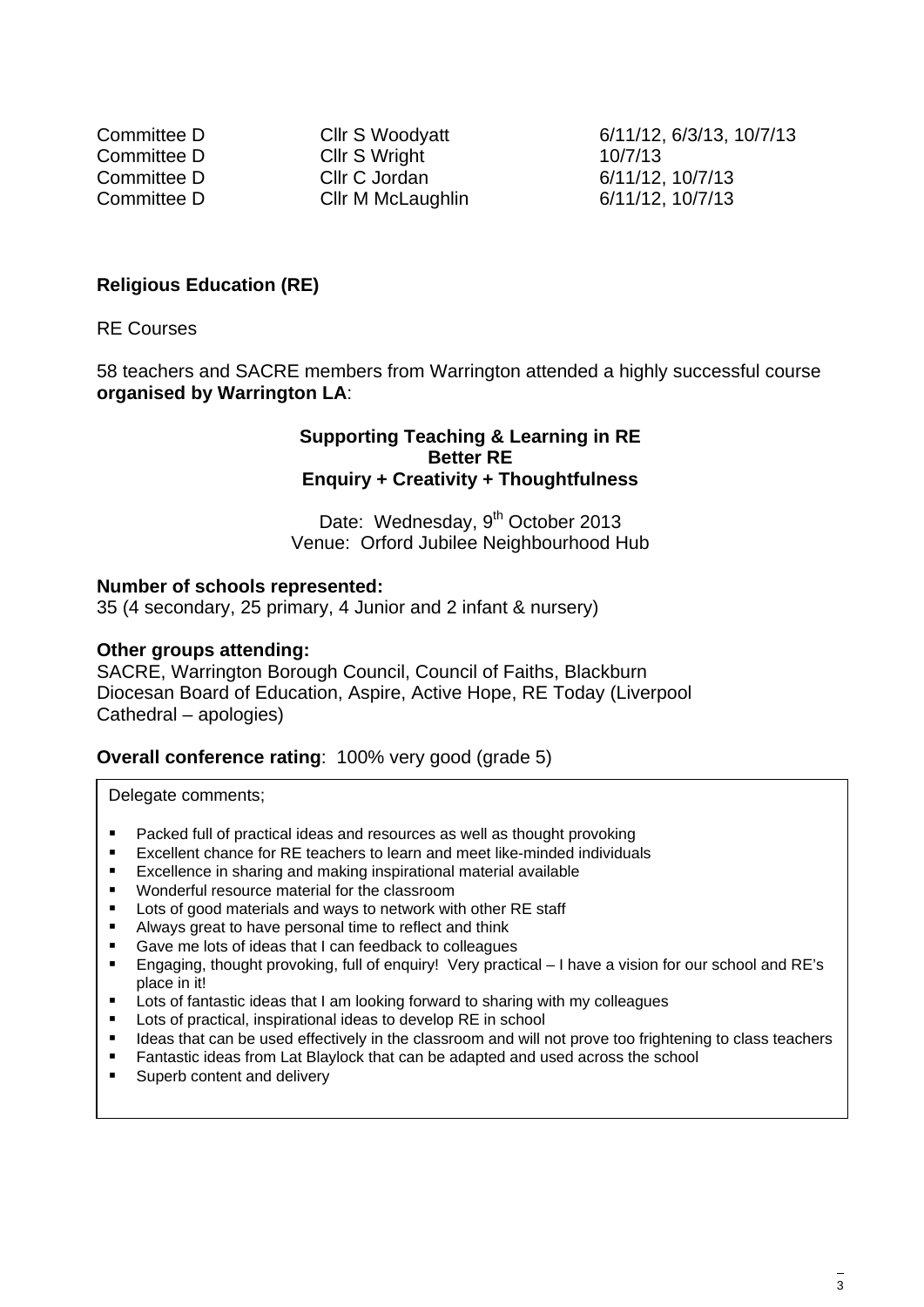# **Conference content rating:**



# **What impact will your attendance on this course have on the development of your work within your educational establishment?**

#### Delegate comments:

- Many ideas and suggestions to share with schools on RE but also on wider quality of teaching and learning
- Lifted my approach to practical activities will see immediate impact on learning I'm sure
- Will be able to share resources and ideas with rest of teachers in my department
- Some cross-curricular ideas which can be used to develop RE and raise profile in school and challenge for students
- I will let you know how our curriculum develops. Definitely have a big RE week (Oakwood Avenue CPS)
- Information is useful to share with other teachers in school to improve RE teaching
- This day enabled me with new, exciting ideas to suggest / implement to bring RE up to date
- The ideas and resources shared will enable even the most reluctant member of staff to deliver valuable RE lessons
- We are already creative but it will now be more enquiry based
- I hope to raise the profile of RE across the school and present ideas to staff to enable them to incorporate RE more fully into the curriculum – at present it tends to 'fall off the end'
- Great Impact as will be teaching RE at my school instead of 'supply cover' for PPA sessions
- We currently need to review the way we teacher RE in school and this will be very helpful in our development of a whole school approach
- Change curriculum to aspect led, not religion; hook through human experiences not facts; links and flows with all our other teaching
- Completely and utterly inspired to re-work my RE planning to incorporate as much enquiry and thoughtfulness as possible!
- Work on making the syllabus more creative
- Wiil be requesting time to feedback to staff to share this wealth of ideas and resources lovely to see levels of progression and how we can make links between other religions and our own lives
- Enhance my subject leadership of RE
- Strengthen RE teaching and assemblies
- It has made me want to freshen up my approaches to RE using different stimuli / activities and share these with staff
- Handouts will be given to staff and resubscribe to RE Today. Staff training from new ideas
- I intend to review the current scheme of work for RE and audit the practical resources that we currently have in order to assess the necessity for new resources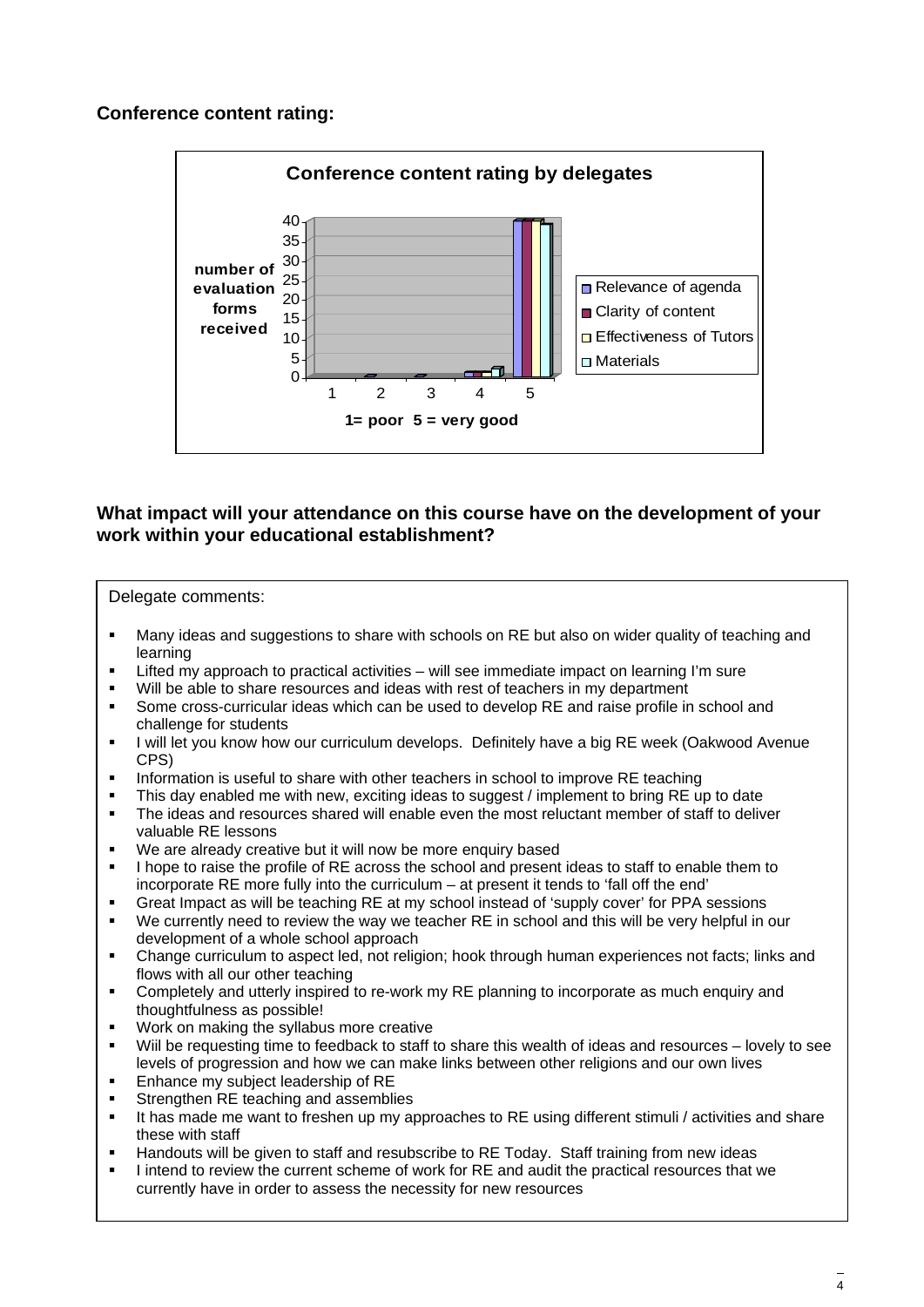# **What actions or ideas will you implement now that you have completed this course?**

Delegate comments:

- More thought provoking lessons and more student focused tasks
- More pupil engagement; develop my enquiry based teaching; share with colleagues
- To put in more 'enquiry' based learning into teaching; to download more ppt's and RE ideas from RE Today website; to link up with other secondary RE teachers in Warrington
- More enquiry in particular 'Rites of Passage'; picture questioning; responsibility "pies"
- BIG RE week look at school planner
- Share ideas and resources with rest of staff; explain and introduce enquiry based teaching
- Resources audit; review of current scheme of work; clearer assessment procedures using level descriptors
- Make RE lessons more visual using the religious element and thinking how to make it 'real'
- Feedback to Head and staff; review teaching in school; implement use of new resources
- Join RE Today update resources; 'sing' about RE to others show elements from today
- Add to RE action plan for 2013 2014; staff meeting to feedback to staff and share resources; own RE planning and teaching will hopefully improve!
- Having 'Week of Wonder' ideas will contribute to this; look at teaching of world religions in our scheme of work – enhance with new ideas
- Use photos / pictures as a regular stimulus; use different approaches on a more practical level; use more enquiry based approach more often
- Work with SLT about curriculum review
- Keep eye out for updated version of Warrington agreed syllabus
- **Possible involvement of Active Hope in school; whisper / shout etc.**
- Cascade ideas to relevant year groups with reference to Warrington syllabus; make curriculum more fun
- Some simple collection of evidence to lighten the assessment process. I love the 'gossamer touch' idea.
- It has made me want to freshen up my approaches to RE using different stimuli / activities and share these with staff

# **Additional delegate comments**

Delegate comments:

- More courses about the assessment of RE would be very useful, particularly in dealing with the split of AT1 / AT2
- A well-delivered, well-resourced presentation lots of ideas given on a practical level
- Fab need more days like these! RE been sadly neglected as a whole and has had a lot of bad press – ie 'boring not a prime / key subject'. Please run another course
- Now need collective worship and assessment training
- Please another course on progress and achievement
- Most enjoyable day. Great to chat to others about RE in their schools
- **More courses on assessment and achievement**
- Thank you for a fantastic day. I feel inspired to return to school and share the ideas with staff. I am looking forward to using the RE Today resources and magazines too. Thank you.
- Please organise other similar courses. Loved the Theatre Company. Great to gain other contacts. Only negative – lots of sitting and listening – could have been more 'hands on' and moving around
- Very inspirational course, I just hope I can be as effective when I pass the information on to others. Please could we have a course on achievement, assessment and progression in RE
- Approve of the teaching, not just of doctrine but of life. This conference fully supported in its approach through SACRE
- **Please could we have more training and support of this quality**
- **Tremendous Inset. Superb!**